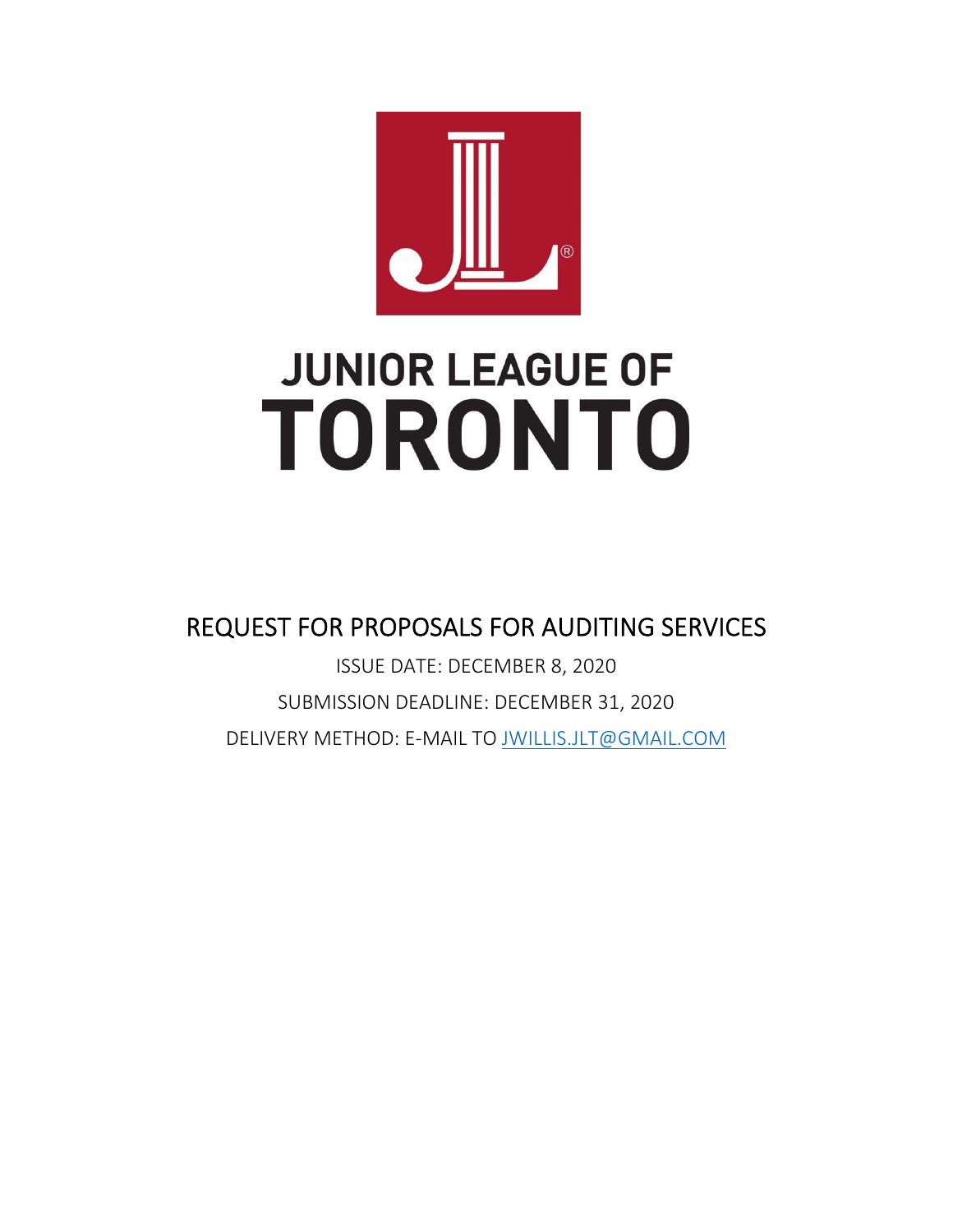

# WHO WE ARE

#### JLT MISSION

The Junior League of Toronto ("JLT") is an organization of women committed to promoting voluntarism, developing the potential of women and improving communities through the effective action and leadership of trained volunteers. Its purpose is exclusively educational and charitable.

#### **JLT VISION**

An organization of women trained as civic and community leaders creating lasting and meaningful impact.

## **JLT VALUES**

#### DIVERSITY:

The Junior League welcomes all women who value our Mission. We are committed to inclusive environments of diverse individuals, organizations and communities.

#### COLLABORATION:

Lasting societal change is achieved through collaboration which inspires us to accomplish more together.

#### COMMUNITY:

A strong sense of community is essential to human well‐being and provides a foundation of inclusion, which allows us to make a greater impact on the world around us.

#### EMPOWERMENT:

Empowerment of women is a necessary requirement to create positive, lasting societal change.

#### LEADERSHIP:

The unique power of women's leadership abilities transforms communities for the better, allowing us to make a collective difference.

#### RESPECT:

Respect is a fundamental human right and instills in us an unconditional positive regard for others.

#### SERVICE:

Service empowers us as catalysts for lasting community and societal change. Through service we build core relationships with others and it's the lens through which we decide how we will invest our time and resources.

#### JLT HISTORY

A chapter of the Association of Junior Leagues International, the JLT was incorporated in 1926. The JLT has been an integral member of the community for over 90 years. Junior League members have contributed millions of volunteer hours in expertise, enthusiasm and hard work and over \$4 million to support or initiate over 400 community projects. The JLT is a non-profit, charitable organization.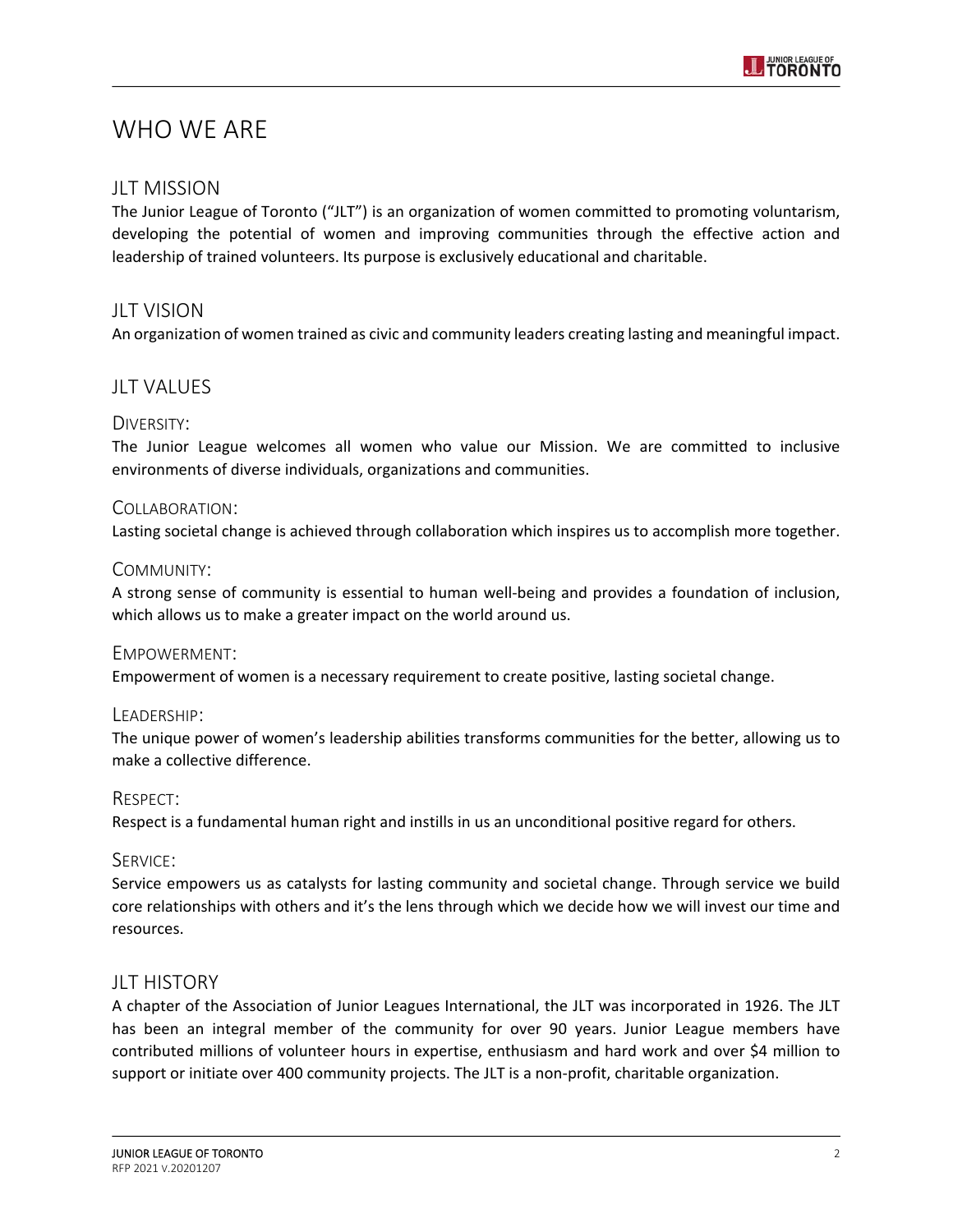

# 1. BACKGROUND

This Request for Proposals ("RFP") is issued by the Junior League of Toronto ("JLT") for the purpose of selecting an Audit Firm to provide annual Financial Audit Services for the JLT. The JLT is situated in Midtown Toronto. We work with the community of Toronto and the GTA to address the region's needs through community partnerships and projects. Our current area of focus is helping at‐risk youth, with a two‐pronged approach focusing on mental health and human sex trafficking. Our partnerships with organizations such as the Centre for Addiction and Mental Health (CAMH), Springboard Services, and Youth Without Shelter help us deliver on our mission. Further, we are a training organization focused on developing our members into civic leaders in the community. We are almost entirely volunteer‐run, with only one part‐time employee on our payroll. The Junior League's fiscal year end is May 31.

# 2. RFP TERMS AND PROCEDURES

# 2.1 RFP COORDINATOR

All communications with the JLT regarding any aspect of this RFP must be directed via e-mail to the RFP Coordinator.

| Name: | Jenna Robertson, CPA, CA |  |
|-------|--------------------------|--|
|       |                          |  |

Title: Treasurer, Board of Directors

E‐mail: jwillis.jlt@gmail.com

## 2.2 RFP TENTATIVE SCHEDULE

The following is a summary of key dates in the RFP process:

| <b>EVENT</b>                                                                                 | <b>DATE</b>                                                    |
|----------------------------------------------------------------------------------------------|----------------------------------------------------------------|
| RFP issue date                                                                               | Tuesday, December 8, 2020                                      |
| Bidder's questions deadline (questions to be submitted<br>via e-mail to the RFP Coordinator) | Tuesday, December 15, 2020                                     |
| Submission deadline                                                                          | Thursday, December 31, 2020                                    |
| Interviews for shortlisted proponents                                                        | Week of January 4, 2021                                        |
| Final recommendation from the RFP Coordinator to the<br>Board of Directors for approval      | Saturday, January 9, 2021                                      |
| Anticipated appointment of auditors                                                          | Thursday, March 25, 2021 at the JLT's spring<br>voting meeting |

The JLT may change any of the above dates and times, including the RFP Submission Deadline at its sole discretion and without liability, cost, or penalty. In the event a change is made to any of the above dates, the JLT will communicate such changes to proponents who have been in contact with the RFP Coordinator.

## 2.3 PROPOSAL TIME LIMIT

Each bidding firm shall commit that the proposal, including the proposed fee for Services, is valid and accurate for 90 days from the Submission Deadline.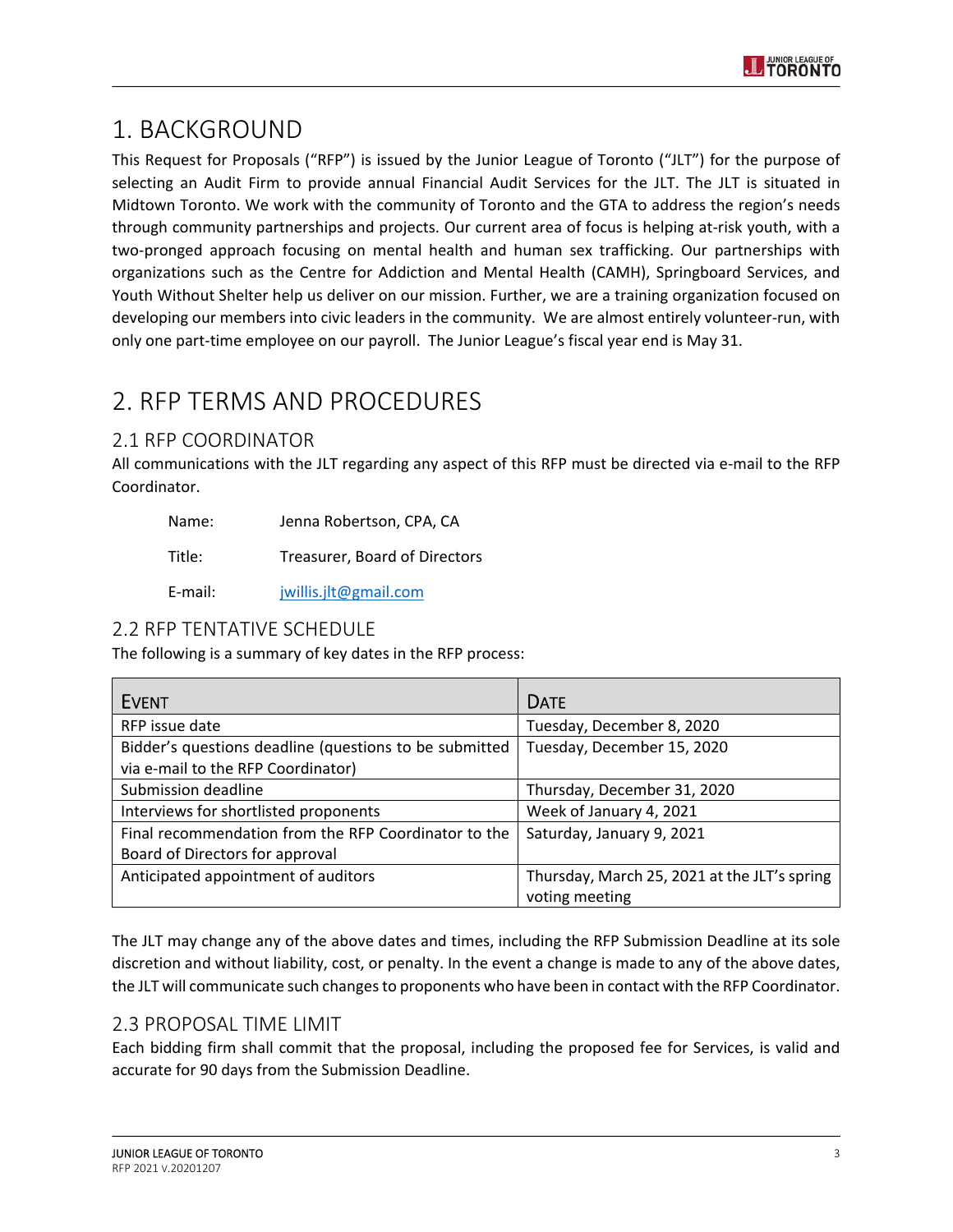# 2.4 SELECTION PROCESS

The JLT will review all applications and reserves the right to accept or reject any proposals. The award will be based on a review of the proposals against all evaluation criteria. Each bidding firm will be provided with fair access to information, as requested by e-mail (see deadline for questions in Section 2.2). Additional materials to ascertain the qualification of Proponents may be requested.

## 2.5 DISTRIBUTION OF THE RFP

The invitation to submit proposals has been distributed by:

- 1. notice to potential Proponents identified by the JLT; and
- 2. publication on the website of the JLT

## 2.6 THE JLT IS NOT COMMITTED TO APPLICANT'S EXPENSES

The application process will not necessarily result in a commitment to sign a contract with the Proponent. The JLT shall not be liable for any expenses incurred by any Proponent, including the expenses associated with the cost of preparing the Proposal.

# 2.7 EXTERNAL FACTORS

The JLT reserves the right to withdraw this RFP or terminate the resulting contract within the terms of the engagement letter without penalty.

#### 2.8 PROPOSAL SUBMISSION

Proposals shall be delivered to the RFP Coordinator as referred in Section 2.1. Proposals received after the RFP Submission Deadline shall not be considered. In order to be fair to all proponents, late submissions and phone calls or e-mails to discuss the Proposal's status will not be accepted. Only shortlisted Proponents (individuals/firms) will be contacted.

## 2.9 RECEIPT

The RFP Coordinator will confirm receipt of proposal via e-mail, by means of replying to the same e-mail address from which the proposal is submitted. Under no circumstances will the JLT be held responsible for late proposals.

# 3. SERVICES

# 3.1 SCOPE OF SERVICES REQUESTED

The JLT's financial statements are presented in accordance with Accounting Standards for Not‐for‐Profit Organizations (ASNPO). We expect the audit to be conducted in accordance with Canadian Auditing Standards and in compliance with ASNPO.

This proposal must address all of the following audit items:

- Audit of the annual Financial Statements for the year ended May 31, 2021 and preparation of the Auditor's Report thereon
- Recommendations based on audit findings and/or issuance of a Management Letter, if required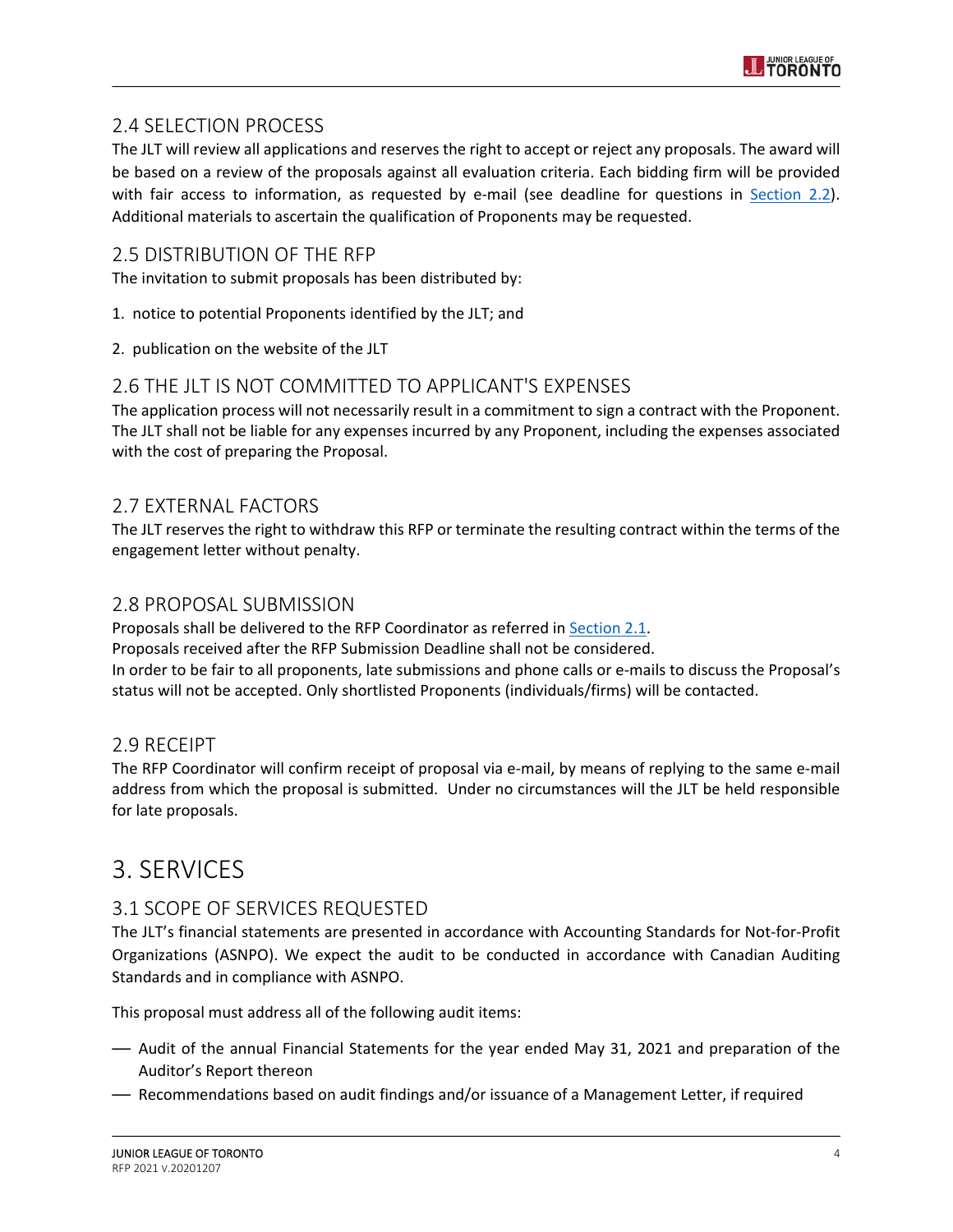

# 3.1 SCOPE OF SERVICES REQUESTED (CONTINUED…)

- Filing of the JLT's Registered Charitable Information Return (T3010) and other returns as required by the Canada Revenue Agency and the Ministry of Finance
- Advice to the JLT on any and all changes in accounting and reporting requirements (throughout year) — Attendance at the following 3 meetings (can attend by telephonic or electronic means):
	- I. Audit planning meeting in early July 2021
	- II. Audit closing meeting at the end of August 2021
	- III. AGM in September 2021, to present the audited financial statements to the JLT's membership and respond to any question regarding the audit (the Treasurer will respond to questions regarding results)

# 3.2 CONSULTATION FROM TIME‐TO‐TIME

The Auditors are to serve as a resource and be available for consultation on accounting and related issues throughout the fiscal year, as required. (Note: the JLT does not expect to require frequent consultation).

# 3.3 AUDIT TIMING

The following is a summary of key dates in the audit process:

| <b>EVENT</b>                                           | <b>DATE</b>                       |
|--------------------------------------------------------|-----------------------------------|
| Fiscal year end                                        | May 31, 2021                      |
| Audit planning meeting (Auditor to provide Client      | Week of July 5, 2021              |
| Assistance Package detailing audit requests in advance |                                   |
| of this meeting)                                       |                                   |
| Audit fieldwork (1 week)                               | Week of July 26 or August 2, 2021 |
| Draft FS available for Treasurer review and feedback   | By August 23, 2021                |
| Audit closing meeting (phone call with Treasurer)      | Week of August 23, 2021           |
| Draft FS presented by Treasurer to Board for approval  | Week of September 6, 2021         |
| Audited FS presented to the membership at AGM          | Week of September 20, 2021        |
| Filing of T3010                                        | By October 31, 2021               |

# 3.4 AUDIT SUPPORT PROVIDED BY THE JLT

The JLT's accounting functions are supported by the following individuals:

- VP Finance, volunteer position
- Treasurer, volunteer position (role currently held by an Audit Senior Manager employed at KPMG LLP)
- Bookkeeper, externally contracted

All audit requests will be provided by the JLT in advance of scheduled audit fieldwork in accordance with the Client Assistance Package issued by the auditor. Draft FS and supporting schedules are prepared by the JLT's contracted bookkeeper with assistance from the VP Finance and Treasurer.

The JLT's bookkeeper, as well as the Treasurer and VP Finance, will be available to respond to questions and to prepare requested information. The JLT's office administrator will also be available as required.

The audit may be conducted off‐site as the JLT's accounting records are housed on Quickbooks Online.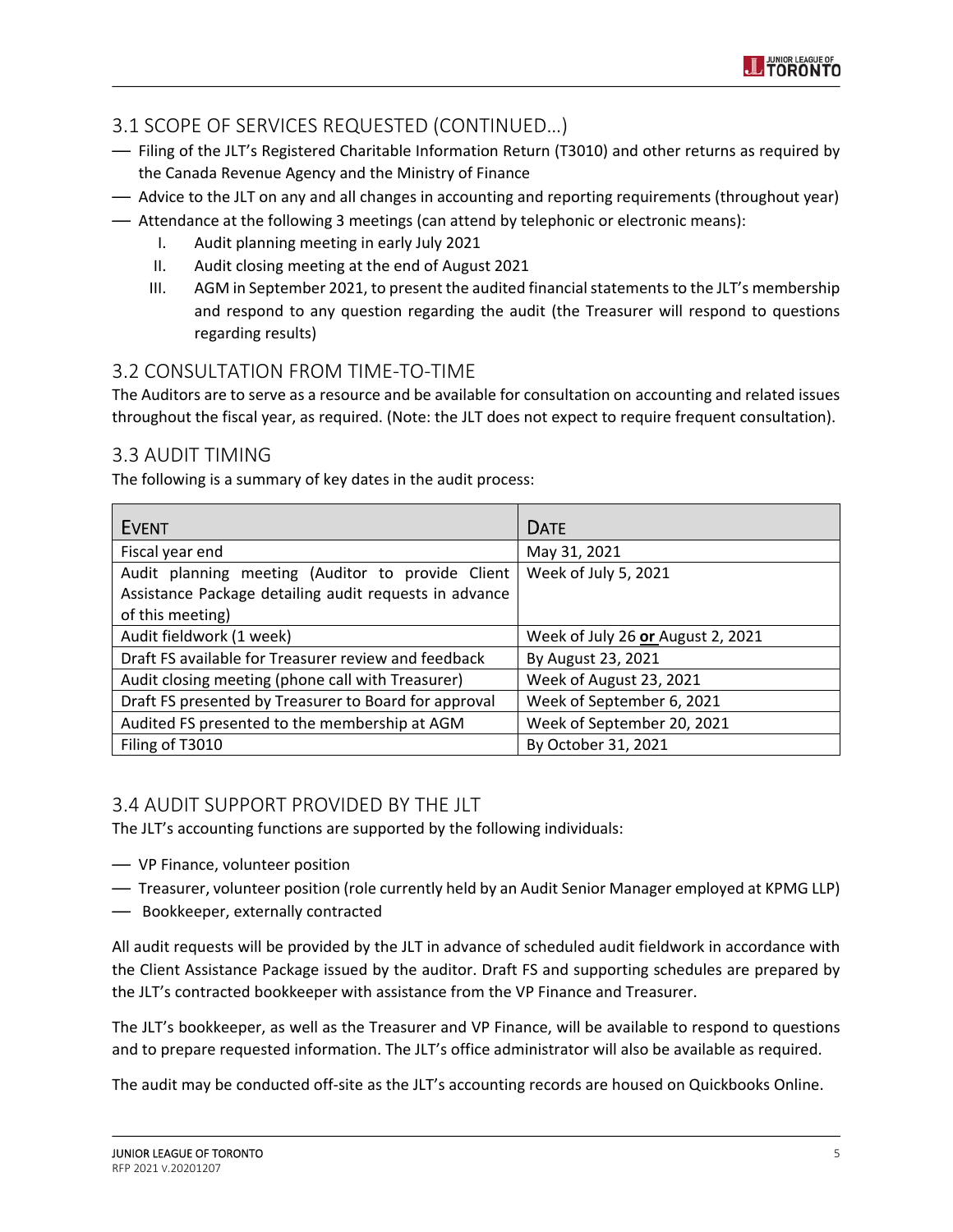# 4. PROPOSAL FORMAT

# 4.1 GENERAL FORMAT

In order to facilitate the evaluation process, the following general format is preferred for the RFP submission:

- I. Executive Summary
- II. Understanding of Scope and Objectives
- III. Audit Approach and Ability to Meet Audit Timelines
- IV. Experience and Qualifications of the firm and the proposed audit team
- V. Proposed fees please provide a three year fee proposal for the fiscal years ended May 31, 2021, 2022, 2023

# 4.2 MANDATORY REQUIREMENTS

#### 4.2.1 EXECUTIVE SUMMARY

It is expected that an executive summary of the Proposal is provided, describing the main features, benefits, and any limitation or condition of the Proposal, in non-technical terms. The executive summary should be no longer than 1 page in length.

#### 4.2.2 INDEPENDENCE

Any unfair advantages or conflicts of interest by the Proponent should be identified and brought to the RFP Coordinator's attention in writing. This can be included in the proposal or identified in the text of the submission e‐mail to the RFP Coordinator.

## 4.2.3 REFERENCES

The Proponent shall provide references from at least three (3) current comparable non‐profit audit clients (of a similar size and audit scope). The format is included in Appendix 1: References. The JLT will only contact the references of the Preferred Proponent (final step before awarding contract).

## 4.2.4 ADDITIONAL MANDATORY REQUIREMENTS

Proponents must provide:

- an Overview of the firm describing the firm's experience in providing audit services to not‐for‐profit and charitable organizations;
- the size and organizational structure of the auditor's firm; and
- evidence of the firm's qualifications to provide Auditing Services.

Proponents should include all requirements, terms and conditions they may have in their Proposal, and should not assume that any opportunity will exist to add such matters after the Proposal is submitted.

## 4.2.5 LEGAL ACTIONS

The Proponent should disclose any pending or threatened legal actions against the Proponent or by the Proponent against any third party that may have an impact on the Service proposed by the Proponent.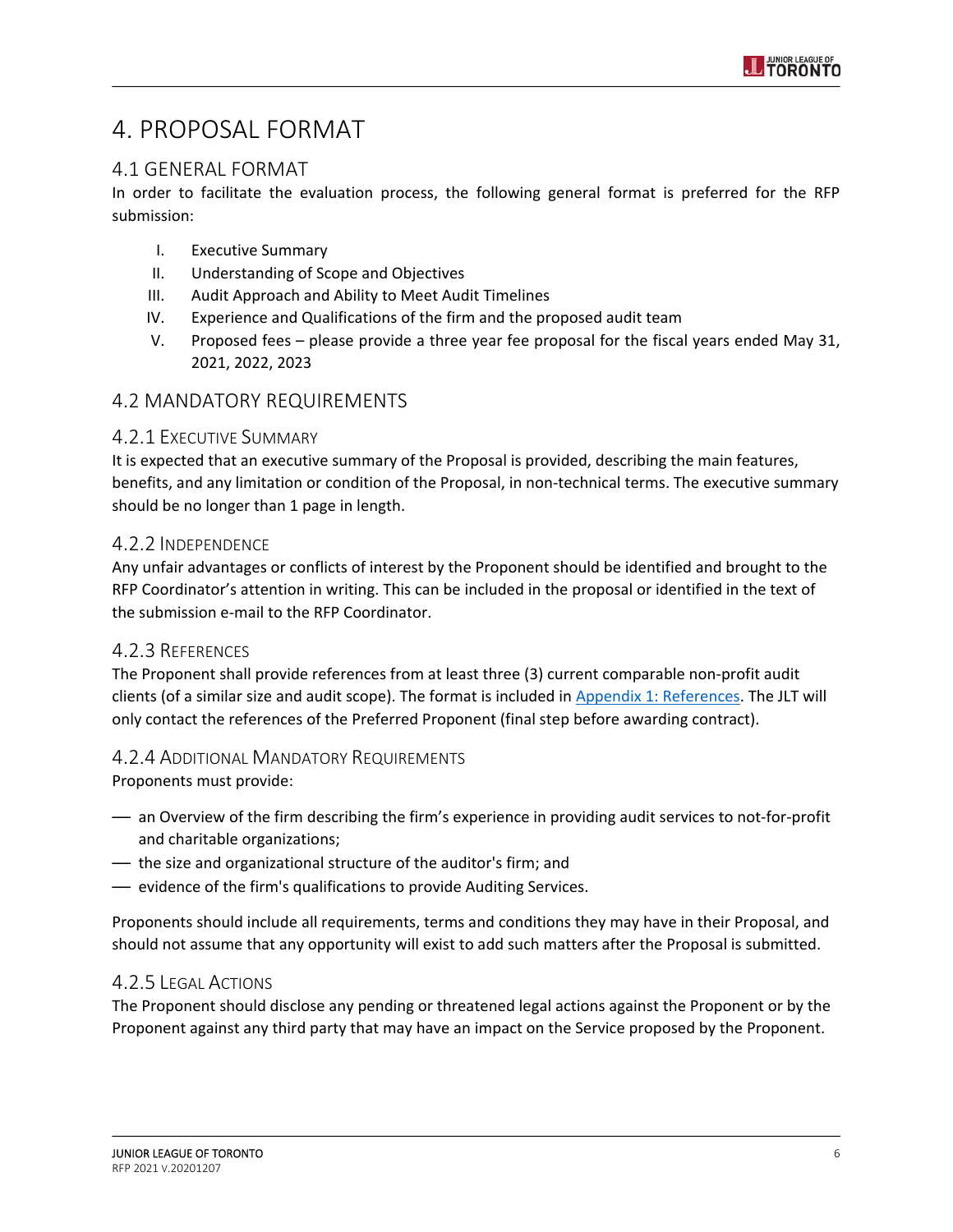# 4.3 NON‐MANDATORY REQUIREMENTS

In order to assess the Proponents' qualifications, we ask that you complete Appendix 2: Audit Firm Overview.

# 4.4 PROPOSED FEES

All prices bid shall include applicable administrative or technology fees, insurance, expected incidentals, and all other charges of every kind attributable to the work. This is intended to be a fixed price contract with no extras unless specifically provided for otherwise in this RFP. All work required or desired under the terms of this RFP (see Section 3) is to be included in the price and the price is not to be subject to adjustment, including due to unknown or undisclosed conditions, unavailability of labour or materials, increases in cost of labour or materials, etc. The only charge not included shall be HST.

In the event of significant changes to the JLT's organizational structure, activities, and/or revenue, we understand that you may need to reevaluate your fee. In such a case, we require that you inform us of anticipated increases in the fee as soon as you are aware of such circumstances which may give rise to an increased fee and under no circumstances are you to perform services without first negotiating and agreeing to a new fee with the JLT.

Please provide a quote for three years of Services: fiscal years ended May 31, 2021; 2022; 2023.

# 5. PROPOSAL EVALUATION

# 5.1 EVALUATION CRITERIA

The evaluation of the Proposals received will be conducted by the JLT's Board of Directors, primarily the Treasurer (who is also the RFP Coordinator).

Criteria for evaluation include:

- Complete proposal provided, in compliance with the mandatory requirements of this RFP
- 'Appendix 1: References' completed
- 'Appendix 2: Audit Firm Overview' completed (at a minimum, all mandatory fields to be completed)
- Strength of proposal (audit firm qualifications, audit team qualifications, audit approach)
- Ability to accommodate proposed audit timelines presented in **Section 3.3**
- Strength of interview
- Proposed fee
- Strength of references (references will only be contacted for the Preferred Proponent, as a final step before awarding the contract)

# 5.2 SUCCESSFUL PROPONENT

The Successful Proponent will be notified via e‐mail no later than Friday, January 15, 2021 and will be officially appointed by the JLT's membership at its spring voting meeting on Thursday, March 25, 2021.

The Successful Proponent is required to provide an engagement letter for Services for the year ended May 31, 2021 (annual extensions will be granted at the JLT's AGM in September each year) including all terms and conditions and explicitly stating the fee agreed to as part of the Proposal process.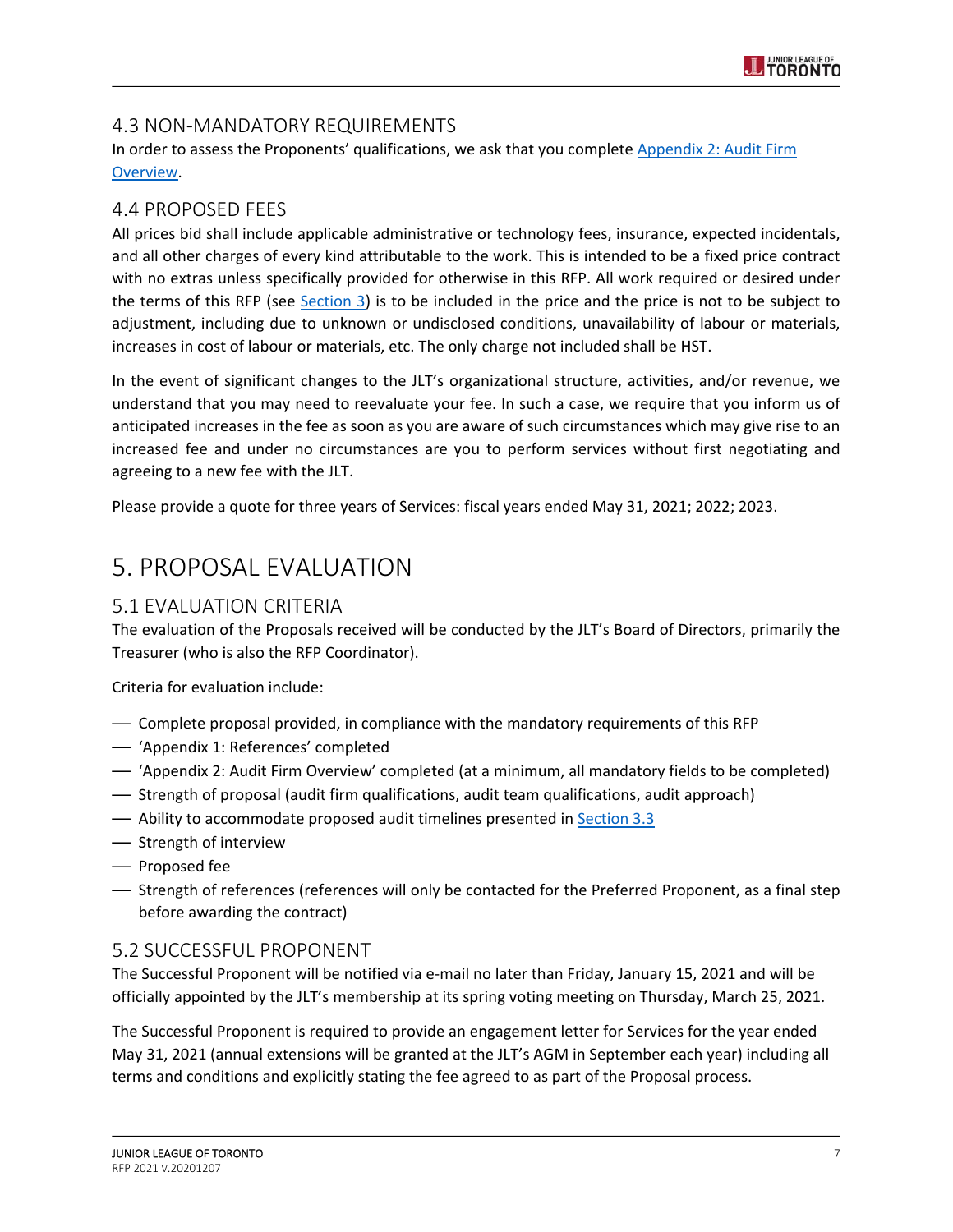

# APPENDIX 1: REFERENCES

Please provide references in compliance with **Section 4.2.3** using the below format. Note: The JLT will only contact the references of the Preferred Proponent (final step before awarding contract). We will not contact references of every Proponent.

| <b>REFERENCE 1</b>                            | <b>PROPONENT RESPONSE</b> |
|-----------------------------------------------|---------------------------|
| <b>Client Name</b>                            |                           |
| <b>Client Address</b>                         |                           |
| Contact Information                           | <b>Contact Name</b>       |
| Identify appropriate contacts to discuss the  | & Title                   |
| Services (i.e., V.P. of  in this area)        | Phone                     |
|                                               | E-mail                    |
| Detailed description of the Services provided |                           |
| For how many years have you been providing    |                           |
| Services to this client?                      |                           |

| REFERENCE 2                                   | <b>PROPONENT RESPONSE</b> |
|-----------------------------------------------|---------------------------|
| <b>Client Name</b>                            |                           |
| <b>Client Address</b>                         |                           |
| Contact Information                           | <b>Contact Name</b>       |
| Identify appropriate contacts to discuss the  | & Title                   |
| Services (i.e., V.P. of  in this area)        | Phone                     |
|                                               | E-mail                    |
| Detailed description of the Services provided |                           |
| For how many years have you been providing    |                           |
| Services to this client?                      |                           |

| REFERENCE 3                                   | <b>PROPONENT RESPONSE</b> |
|-----------------------------------------------|---------------------------|
| <b>Client Name</b>                            |                           |
| <b>Client Address</b>                         |                           |
| Contact Information                           | <b>Contact Name</b>       |
| Identify appropriate contacts to discuss the  | & Title                   |
| Services (i.e., V.P. of  in this area)        | Phone                     |
|                                               | E-mail                    |
| Detailed description of the Services provided |                           |
| For how many years have you been providing    |                           |
| Services to this client?                      |                           |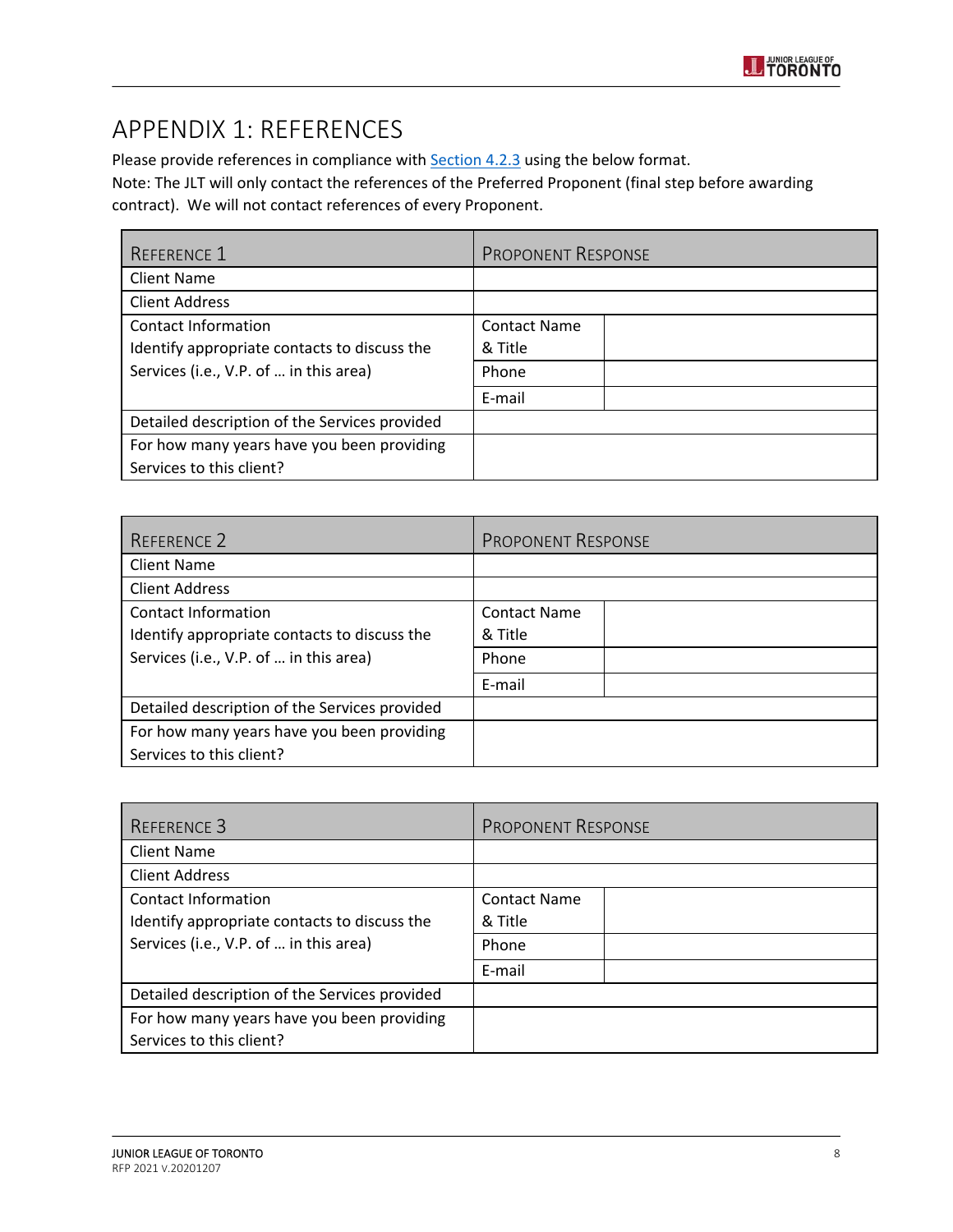# APPENDIX 2: AUDIT FIRM OVERVIEW

Please complete the below Appendix in compliance with **Section 4.3</u>. Items marked by an asterisk** (\*) are mandatory items per **Section 4.2**.

| <b>ITEM</b>                                                                                                                                                  | <b>PROPONENT RESPONSE</b> |  |
|--------------------------------------------------------------------------------------------------------------------------------------------------------------|---------------------------|--|
| <b>IDENTIFICATION</b>                                                                                                                                        |                           |  |
| Firm address (servicing office)*                                                                                                                             |                           |  |
| Other locations (if any)                                                                                                                                     |                           |  |
| Indicate whether incorporated, partnership, sole<br>proprietorship, consortium or other (define)*                                                            |                           |  |
| Number of years in business*                                                                                                                                 |                           |  |
| Link to firm's website                                                                                                                                       |                           |  |
| CORPORATE OVERVIEW (IN 250 WORDS OR LESS)                                                                                                                    |                           |  |
| Brief overview of the firm's background and its<br>corporate philosophy                                                                                      |                           |  |
| Brief description of the area and scope of services<br>provided by the firm                                                                                  |                           |  |
| Type of clients serviced by the firm                                                                                                                         |                           |  |
| <b>SIZE AND FINANCIAL VIABILITY</b>                                                                                                                          |                           |  |
| Number of Canadian employees*                                                                                                                                |                           |  |
| Number of Worldwide employees (if applicable)                                                                                                                |                           |  |
| Canadian Revenue                                                                                                                                             |                           |  |
| Worldwide Revenue (if applicable)                                                                                                                            |                           |  |
| ORGANIZATIONAL PROFILE (IN 250 WORDS OR LESS)                                                                                                                |                           |  |
| Proponent should state whether they are a Chartered<br>Professional Accountant (CPA) member, experienced<br>and knowledgeable in the not-for-profit sector.* |                           |  |
| Proponent should indicate how long they have been<br>providing auditing services for non-profit charitable<br>organizations.                                 |                           |  |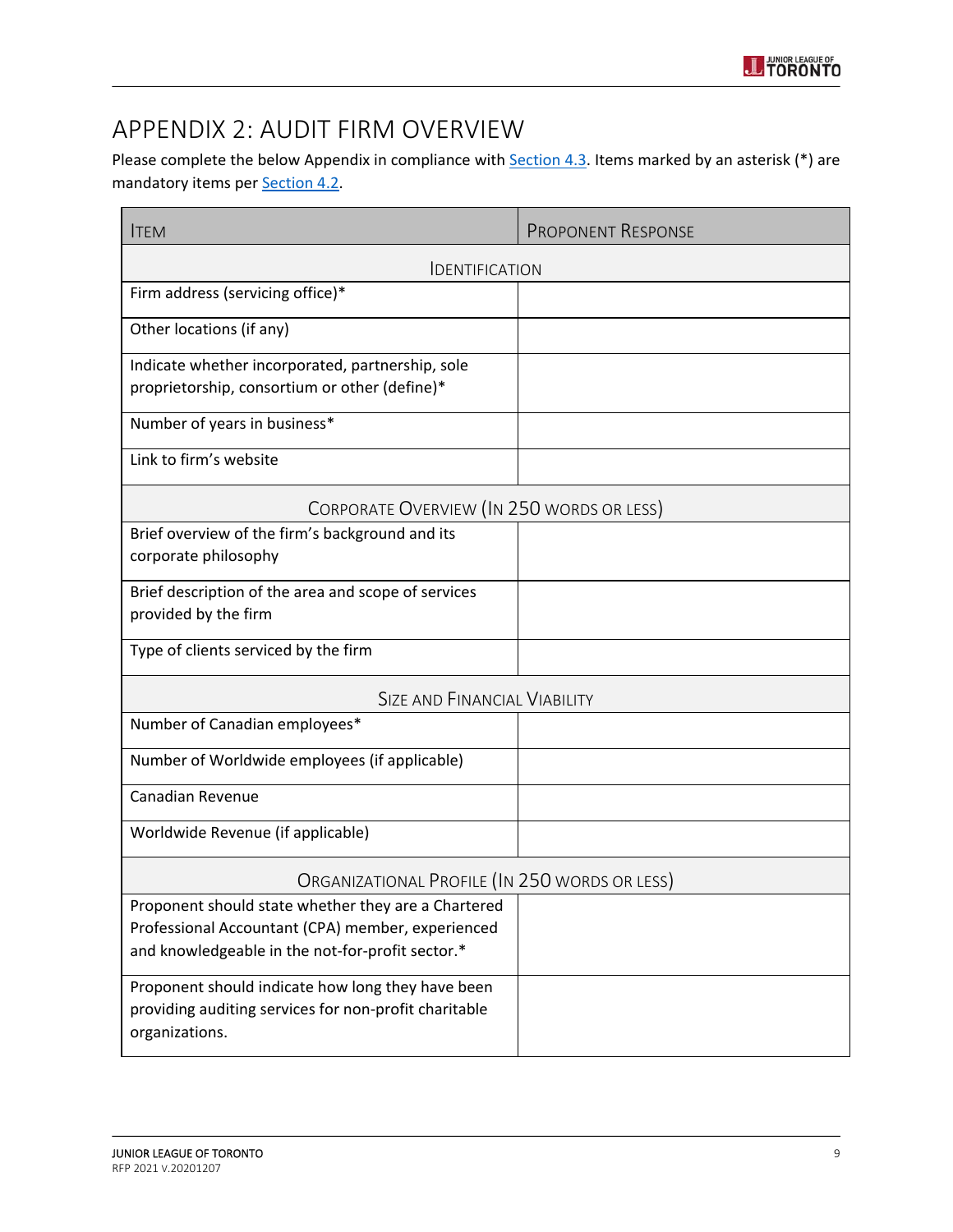

| <b>ITEM</b>                                                                                                                                                                                                                                            | <b>PROPONENT RESPONSE</b> |  |
|--------------------------------------------------------------------------------------------------------------------------------------------------------------------------------------------------------------------------------------------------------|---------------------------|--|
| The Proponent should have experience in providing<br>audit services for similar sized not-for-profits and<br>charitable organizations.*                                                                                                                |                           |  |
| The Proponent should state the degree of fit between<br>our organizations and a willingness to establish a long<br>term, mutually beneficial relationship.                                                                                             |                           |  |
| THE AUDIT TEAM (IN 250 WORDS OR LESS)                                                                                                                                                                                                                  |                           |  |
| Proponent should provide names of the audit partner<br>and audit manager who will be assigned to our audit<br>and provide brief biographies (background, education,<br>qualifications, relevant experience).                                           |                           |  |
| RISK PROFILE (IN 250 WORDS OR LESS)                                                                                                                                                                                                                    |                           |  |
| Proponent should disclose any pending or threatened<br>legal actions against the Proponent or by the<br>Proponent against any third party that may have an<br>impact on the Service proposed by the Proponent.*                                        |                           |  |
| Proponent should state that it does not have any<br>personal or business interest that would present an<br>actual, potential or apparent conflict-of-interest with<br>the performance of the contract to be awarded.*                                  |                           |  |
| Proponent should state whether they have been<br>involved in any litigation in the past 5 years, and<br>provide details.                                                                                                                               |                           |  |
| Proponent should state whether there are any<br>outstanding judgements against them and provide<br>details.                                                                                                                                            |                           |  |
| Proponent should state whether there has ever been<br>a claim made against them for breach of third-party<br>confidentiality.                                                                                                                          |                           |  |
| Proponent should warrant that the firm does not<br>currently have any outstanding liability claims that<br>may impact the future health of the firm and that the<br>firm maintains sufficient liability insurance relevant to<br>a client of our size. |                           |  |